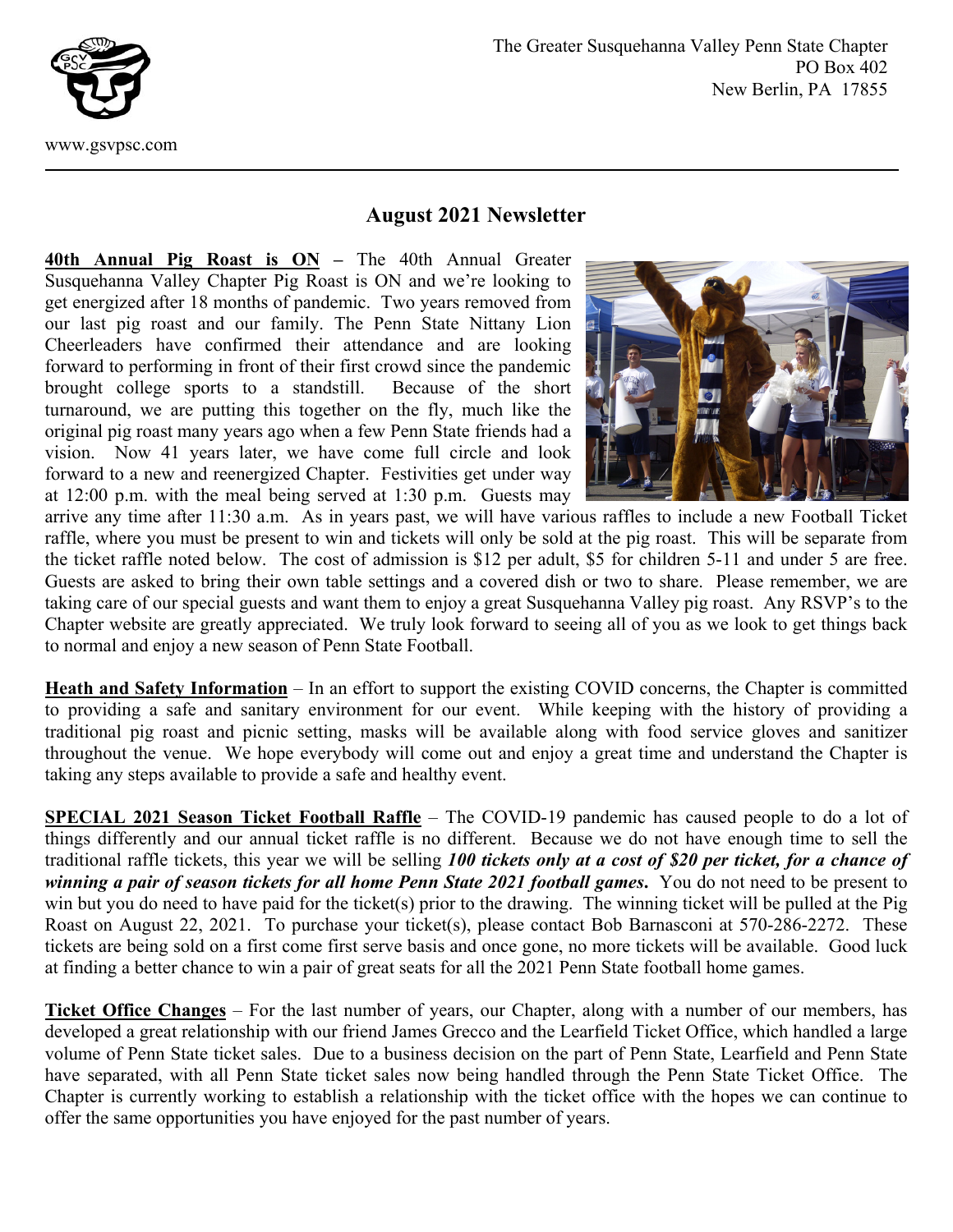**2021 Fall Meeting Dates -** As we continue to reorganize after 18 months of uncertainty, please pay attention to upcoming e-mails and available information on the Chapter website. We are committed to continuing the legacy started by those before us and want to build on all the work that we have previously completed.

**GSVPSC on Twitter -** I am pleased to announce that our chapter has our very own Twitter account up and running. If you are a Twitter user you can follow us at @GSVPSC to get the latest info about chapter events and happenings. If you aren't a Twitter user...give it a try. We will be sending out a lot of chapter information via this social media outlet as well as other fun stuff...just to make it interesting!

**Adopt-A-Highway -** Our Chapter is a 10+ year participant in this program and our stretch of highway is along Rt 45 just outside of Harleton. We will be picking up trash again this fall and the exact date and time will be sent to all Chapter members via email and will be available on our website. If you can spare a couple hours for this worthy cause, we would greatly appreciate your help! As we jump start a new football season with 107,000 friends and family strong; let's make sure they can enjoy a beautiful drive by cleaning up a section of highway represented by our name.

**Penn State Football Bus** – Stop fighting traffic and waiting in long lines for parking. Season ticket holders come join us on a comfortable motor coach. In and out quickly. NO HASSLES – STRESS FREE. Close to the field, all attractions and downtown. Curb side shuttle service for handicapped and elderly. Pick-ups available in Sunbury, Selinsgrove, Lewisburg and Mifflinburg. Single game ticket holders are always welcome as well. Call for additional information or to make your reservations!!! Gail Fisher 570-274-2594

## **2021 Penn State Football Schedule:**

September  $4 - \omega$  Wisconsin 12:00pm kickoff September 11 vs. Ball State 3:30pm kickoff September 18 vs Auburn 7:30pm kickoff September 25 vs Villanova TBD October 2 vs Indiana TBD October 9 @ Iowa TBD October 16 BYE Weekend October 23 vs Illinois 12:00pm kickoff October 30 @ Ohio State TBD November 6 @ Maryland TBD November 13 vs Michigan TBD November 20 vs. Rutgers TBD November 27 @ Michigan State TBD

**Endowed Scholarship** Information - The Greater Susquehanna Valley Chapter endowed scholarship fund continues to grow and provide scholarships to area upperclassmen students already enrolled at Penn State. Our Chapter has made great strides to ensure our ability to award these scholarships for as long as our chapter is in existence. With our recent contributions and rollover interest from previous years, we have positioned our Chapter to be able to award a minimum of four \$1000 endowed scholarships from this point forward. If you would like to make a donation to the C hapter Endowed Scholarship fund, please make sure you are using the correct allocation code. The verbiage for this fund is "The Great Susquehanna Valley Penn State Chapter Endowed Scholarship Fund". Our club allocation code is **SXXGQ**. If you have any questions about donating to the Endowed Scholarship fund, or any other scholarship questions, please contact Curt Rothermel at 570-966- 7197 or rocktown91@yahoo.com.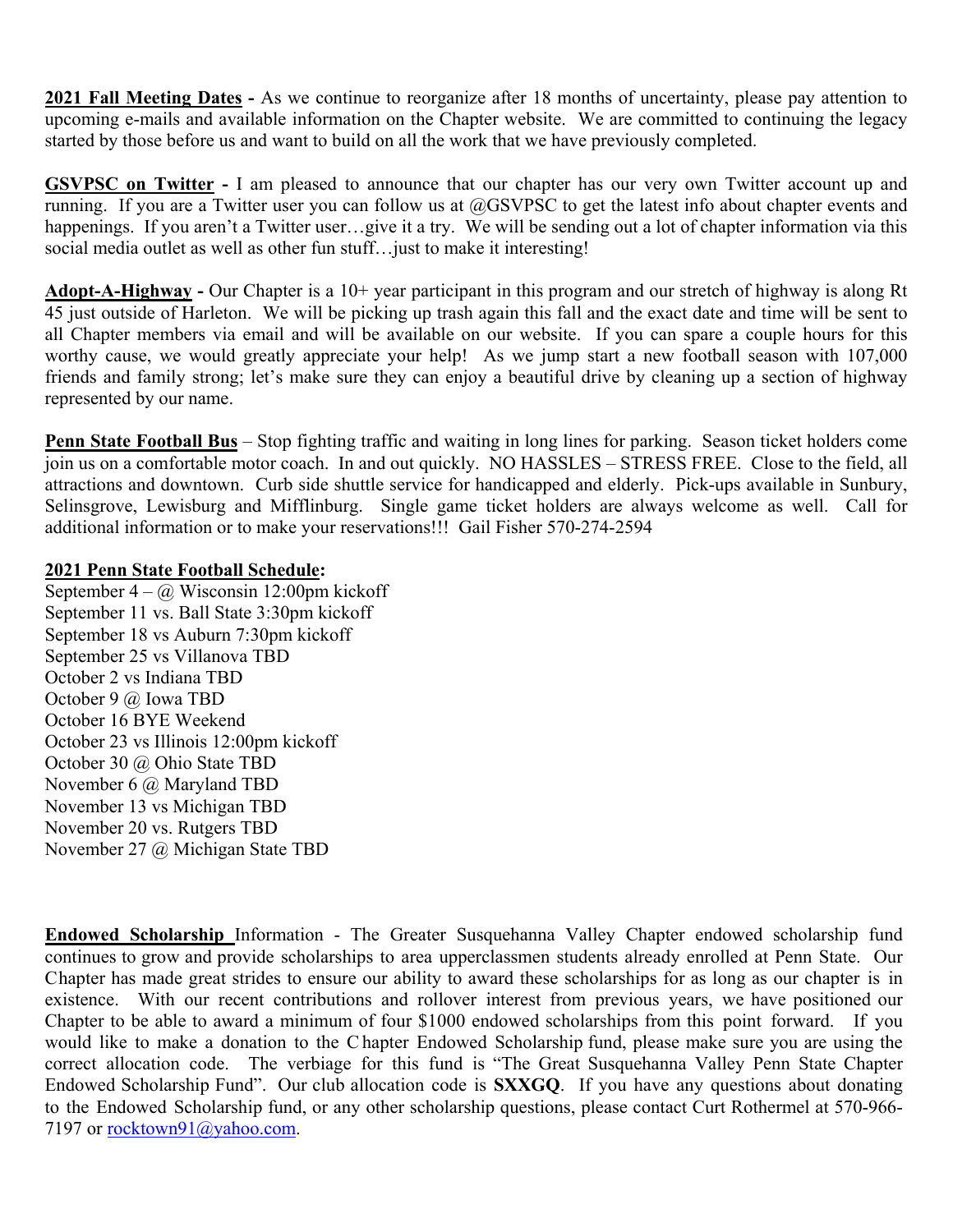**2020 Recap** – 2020 is a year many people would like to forget. It was a year that in a world of technology and a feeling that anything could be overcome, the world was brought to its knees. That being said, our Chapter faced numerous setbacks, as one of the primary aspects of our existence is the comradery of being together. At the onset of COVID, at a time when people were facing hunger concerns, The Greater Susquehanna Valley Penn State Alumni Association Chapter stepped up and provided \$2000 in donations to the local Food Banks. Specifically, the Chapter made individual \$500 donations to each of the Union, Snyder, and Northumberland Food Banks, along with the Lion's Pantry, which is the Food Bank located at Penn State to serve students. As COVID continued throughout the year, as a Chapter, we continued to wait and hope things would open; however, time continued to tick without any change. Many of you graciously asked about dues for 2020; however, as a leadership, we decided we could not ask that of our membership, as your money could be used in many other ways. This especially being the case, as we as a Chapter were unable to provide any type of service to you. As the Chapter President, I apologize for not doing a better job of communicating with you our members, with better information throughout the year. Again, 2020 is a year that has affected all of us in different ways; however, we as a Chapter never waivered in our commitment to supporting Penn State and the young men and women from the Susquehanna Valley who have chosen Penn State or the Penn Tech to continue their educational pursuits. The Chapter again provided a total of \$8,000 to local students through our scholarship programs. In addition, the Chapter will again be providing another \$8,000 in scholarships in 2021. As we've entered 2021, through the help and encouragement of our friends, The Penn State Nittany Lion Cheerleaders, WE ARE BACK. Please help our Chapter get back up and gain momentum as we start another 40 years of supporting Penn State and the Susquehanna Valley.

**2021 Going Forward** – As we have all learned from the past 18 months, there is a variety of changes coming our way. Our Chapter continues to navigate the new world we live; however, we will always build on the past and never lose sight of our mission. This starts with **WE NEED YOUR HELP**. If you have a talent, a skill, an idea or simply some time, please get involved.

As there are still many uncertainties; events we have traditionally enjoyed are still in the infancy stages. Whether it be Homecoming, Hockey games, Basketball games, the Annual Christmas Dinner or in person dinner meetings, we are still working to get things in order. In the event of any e-mail correspondences sent out, your input and responses or opinions will be greatly appreciated. Without your input, we have no idea what we can do better to move forward.

**Chapter Communication** – For years the Chapter has contemplated moving from traditional newsletters and information through snail mail procedures, to a more up-to-date e-mail and social medial presence. None of this is possible without your input. Please pay attention to future questionnaires, as the use of traditional mail is both cumbersome and expensive. The use of e-mail and social media allow us to put our resources to greater use, specifically scholarships and events to benefit our membership.

**Membership Dues Information** – In the past, information was always collected through our membership dues. That is the one area which will remain the same. Included with this newsletter is the membership dues information form. PLEASE complete this in full and return with your annual dues. Please know your annual \$15 payment supports our scholarship program and our ability to help young men and women from the Susquehanna Valley. The information you provide to us allows us the ability to give you up-to-date information and opportunities as they come available to us. Past examples include sporting event tickets, meet-n-greet opportunities and last-minute events. PLEASE give us the ability to do a better job to serve you and your local Penn State needs and opportunities.